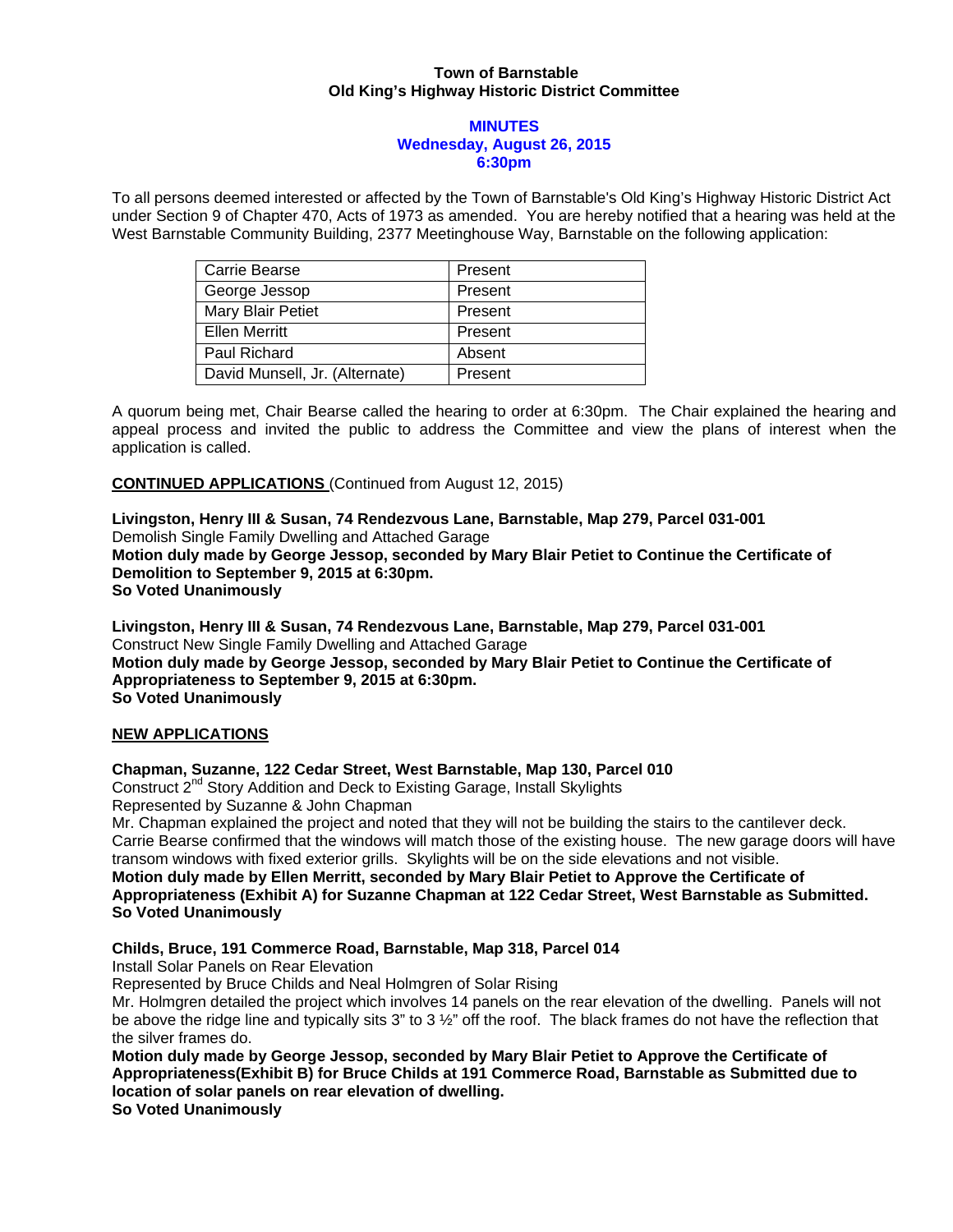## **Betti Family LP, 26 Tisquantum Road, Barnstable, Map 352, Parcel 016**

Install Solar Panels on Rear Elevation

Represented by Robert Betti and Adam Rich of Sunbug Solar

Mr. Rich stated that this property is set well back and the panels will not be seen from the road or even from the beginning of the driveway. It is a snap and rack system with black frames and dark panels that will sit 3" to 4 ½" off the roof. George Jessop noted that the property backs up to the marsh and Carrie Bearse confirmed that the panels will not be seen from the road.

**Motion duly made by George Jessop, seconded by Mary Blair Petiet to Approve the Certificate of Appropriateness (Exhibit C) for the Betti Family LP at 26 Tisquantum Road, Barnstable as Submitted due to location of solar panels on rear elevation of dwelling. So Voted Unanimously** 

## **Gonsalves, Scott & Amber, 46 Bursley Path, West Barnstable, Map 089, Parcel 008**

Install Swimming Pool & Fence (Note: change of location from previous approval)

Represented by Steven Senna, Contractor

Mr. Senna explained that the original location of the pool needs to be moved due to the close location of the septic. The fencing will remain the same, but will have a white finish rather than the previously approved black finish. No outside lighting is planned.

## **Motion duly made by Ellen Merritt, seconded by Mary Blair Petiet to Approve the Certificate of Appropriateness (Exhibit D) as Submitted.**

### **So Voted Unanimously**

## **Anigbo, Frank & Thomas Karen, 1733 Hyannis Road, Barnstable, Map 299, Parcel 009**

Construct Detached Garage and Driveway Expansion

Represented by Karen Thomas Anigbo

Ms. Anigbo stated that they would like to construct a 3 car detached garage with storage above. David Munsell, Jr. inquired if the stone walls in front would stay. Ms. Angibo confirmed that there would be no changes to the stone walls and that the cobblestone pavers in the driveway would remain as well. Carrie Bearse questioned the use of snap in grills for the windows on the side elevations, adding that you may be able to see one side from the road. Ms. Anigbo confirmed that the existing windows on the house are snap in grills and they wanted to match. **Motion duly made by George Jessop, seconded by Ellen Merritt to Approve the Certificate of Appropriateness (Exhibit E) for Frank Anigo & Karen Thomas at 1733 Hyannis Road, Barnstable as Submitted.** 

**So Voted Unanimously** 

# **Town of Barnstable, c/o Old Village Store, 2455 Meetinghouse Way, West Barnstable,**

**Map 155, Parcel 017** 

Exterior Alteration for Egress Door

Represented by Leslie Devlin & Matt Eldredge

Mr. Eldredge stated that they need to install an egress door to utilize a living area located at the rear of the store. Door trim will be white to keep with the traditional colors of the store.

**Motion duly made George Jessop, seconded by Ellen Merritt to Approve the Certificate of Appropriateness (Exhibit F) for the Old Village Store at 2455 Meetinghouse Way, West Barnstable as Submitted.** 

**So Voted Unanimously** 

### **INFORMAL DISCUSSION**

Old King's Highway Election Meeting Procedures – Ann Quirk, Town Clerk

Ann Quirk, Town Clerk and Ruth Weil, Town Attorney were present to have an informal discussion to clarify procedures. Ann Quirk stated that she checked with all the other Cape towns within the Old King's Highway to see how they handle the elections. Brewster and Dennis include their elections in their annual Town Elections. This is because the districts in these two Towns are completely contained within one precinct. That would not work for Barnstable. The other Towns do the same thing we do, hold a separate election. She feels that for fairness to the residents who go to Florida for the winter, the elections should be held in October. Carrie Bearse inquired about the practice of allowing absentee ballots. Ann Quirk responded that in checking with the Secretary of State, because the Town of Barnstable holds election meetings, you need to be present to vote. No absentee ballots shall be permitted nor shall any nominations be taken from the floor.

*SCRIBER'S NOTE:* Although it was discussed that the change in election date should begin this year, after review and advice by the Town Attorney's Office, it was determined that the new election date should begin in 2016 to allow for proper notification to residents.